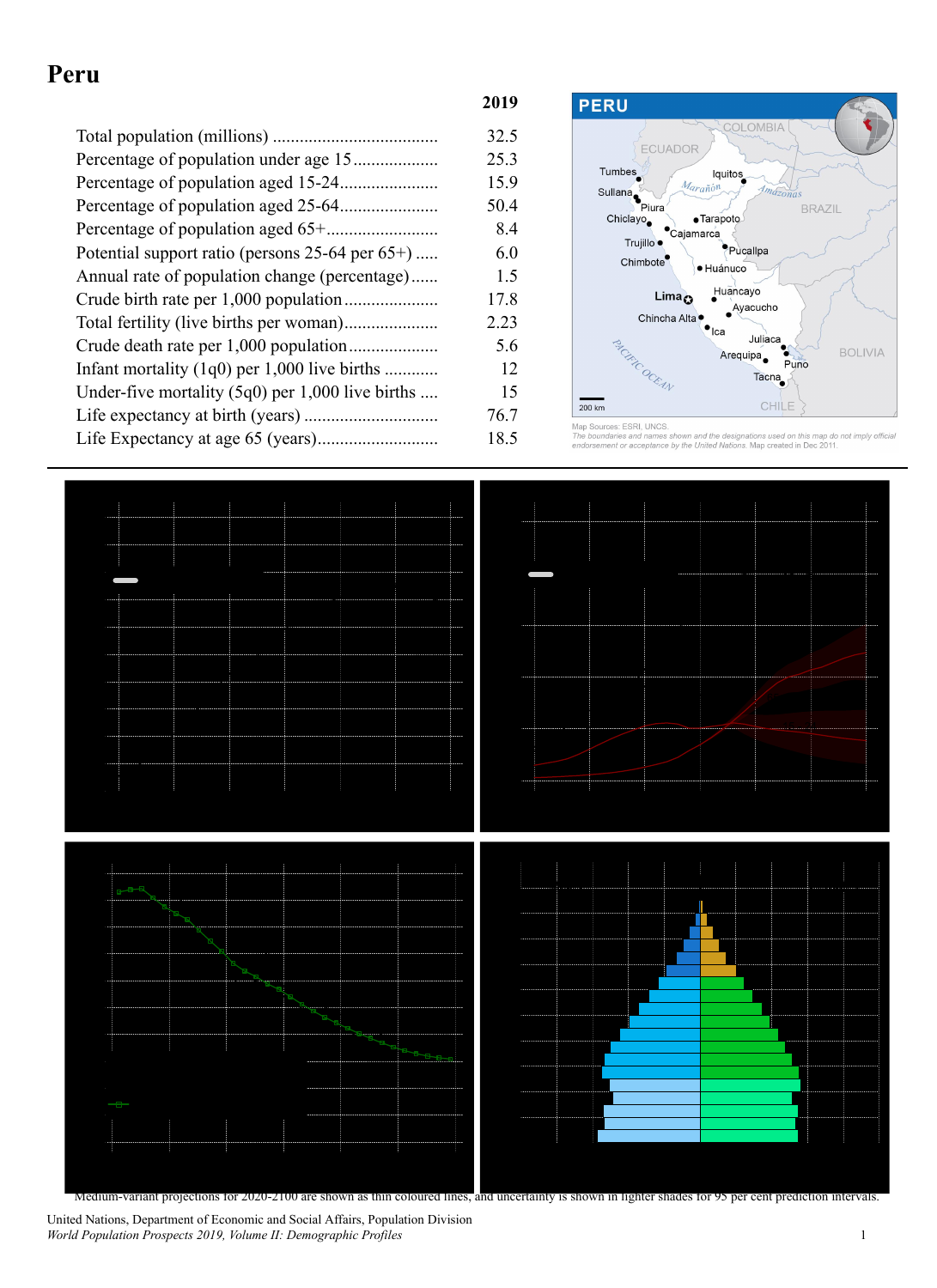



Medium-variant projections for 2020-2100 are shown as thin coloured lines, and uncertainty is shown in lighter shades for 95 per cent prediction intervals.

United Nations, Department of Economic and Social Affairs, Population Division 2 *World Population Prospects 2019, Volume II: Demographic Profiles*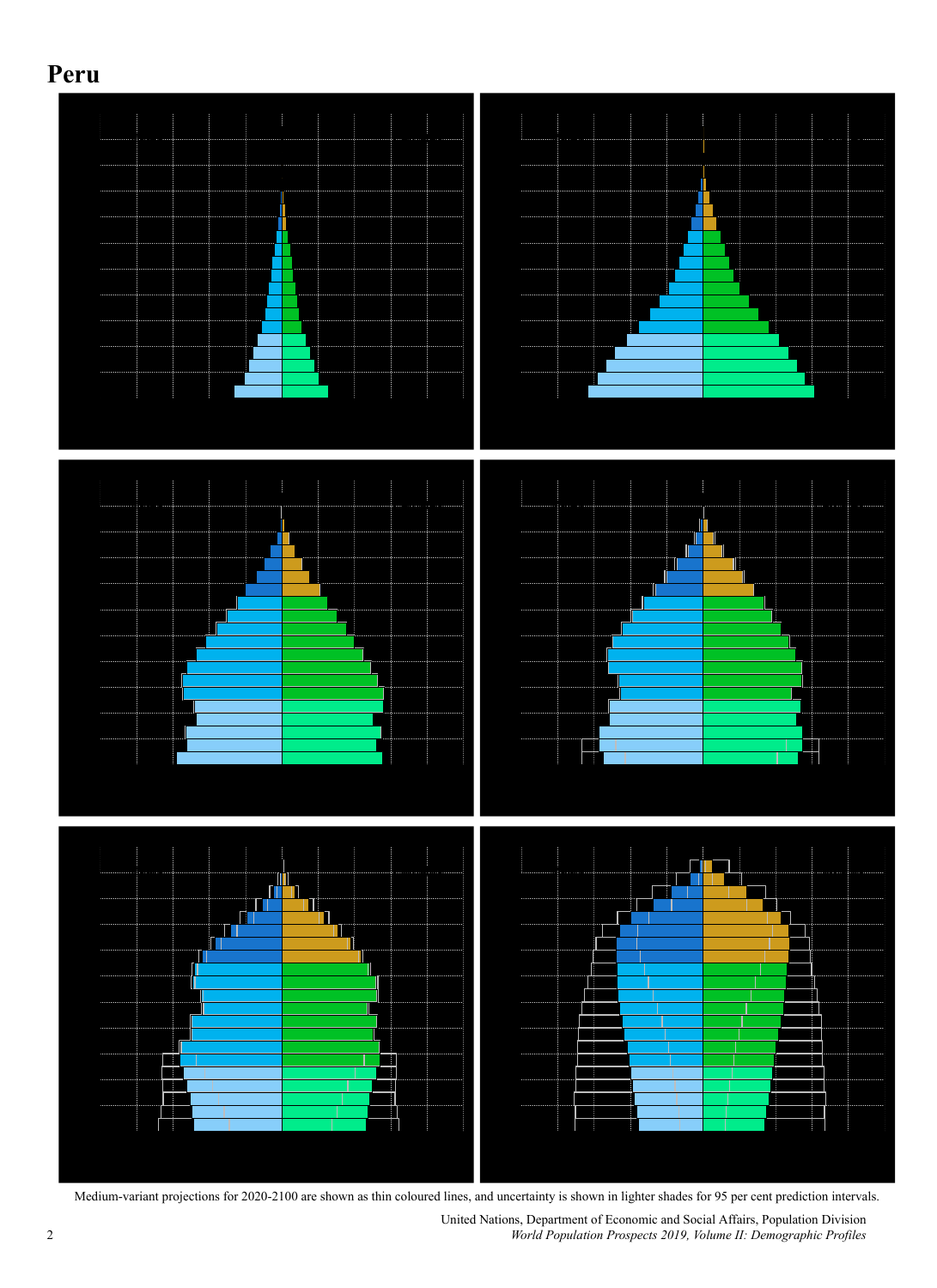## **Peru**



Medium-variant projections for 2020-2100 are shown as thin coloured lines, and uncertainty is shown in lighter shades for 95 per cent prediction intervals.

United Nations, Department of Economic and Social Affairs, Population Division *World Population Prospects 2019, Volume II: Demographic Profiles* 3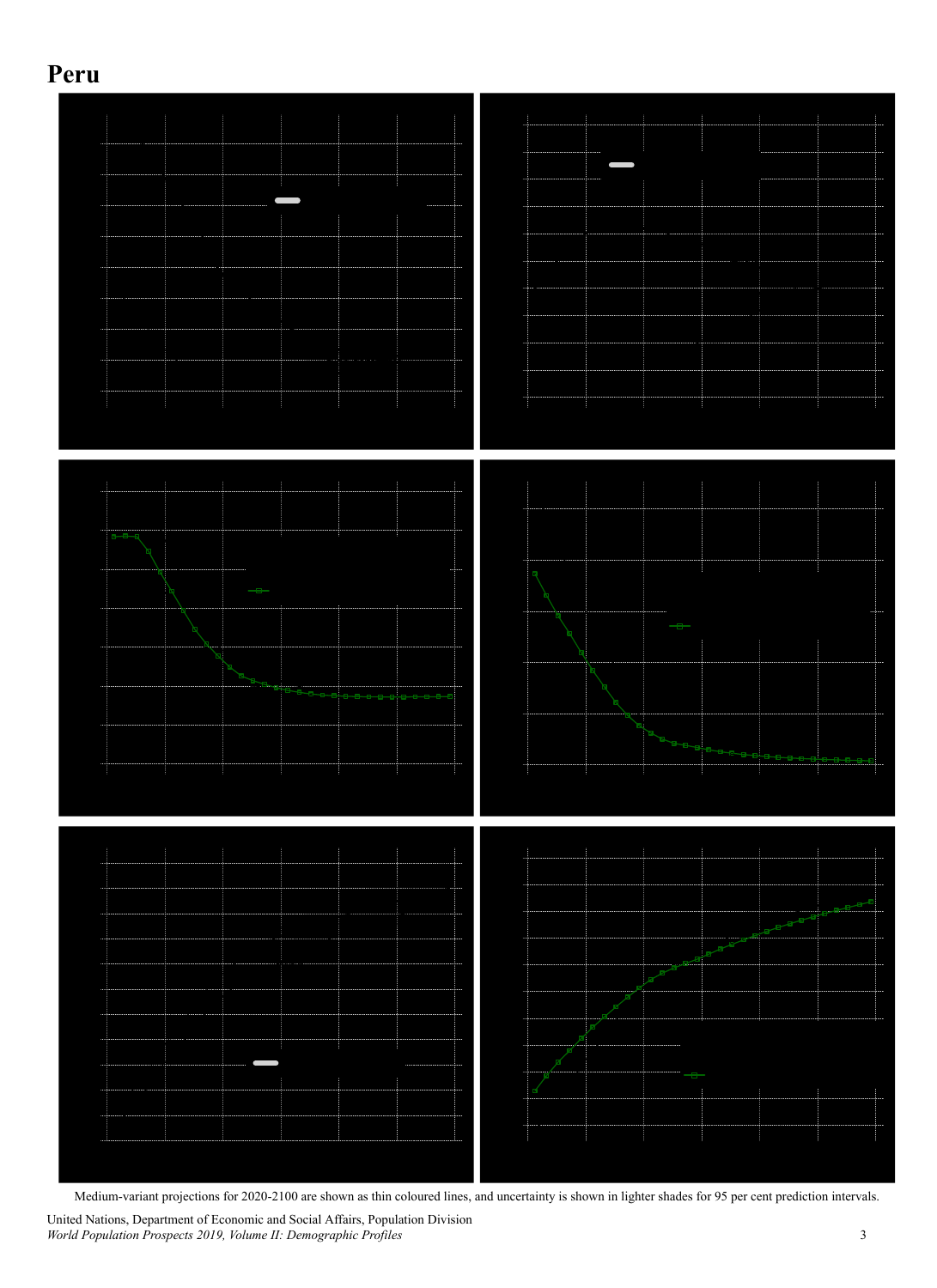| 1 CI U                                             |         |         |         |         |                                                                                                                         |         |         |         |         |                 |                |                         |
|----------------------------------------------------|---------|---------|---------|---------|-------------------------------------------------------------------------------------------------------------------------|---------|---------|---------|---------|-----------------|----------------|-------------------------|
|                                                    | 1950    | 1970    | 1990    | 2000    | 2005                                                                                                                    | 2010    | 2015    | 2020    | 2030    | 2050            | 2075           | 2100                    |
| Population                                         |         |         |         |         |                                                                                                                         |         |         |         |         |                 |                |                         |
|                                                    | 7777    | 13 460  | 22 071  | 26 4 60 | 27866                                                                                                                   | 29 0 28 | 30 471  | 32 972  | 36 031  | 40 374          | 41 409         | 39 158                  |
|                                                    | 19.2    | 17.6    | 20.1    | 22.7    | 24.1                                                                                                                    | 25.5    | 27.5    | 31.0    | 34.2    | 39.4            | 45.5           | 49.4                    |
|                                                    | 3 2 2 8 | 5996    | 8610    | 9 1 1 3 | 8930                                                                                                                    | 8736    | 8557    | 8 1 4 1 | 8 2 9 3 | 7 2 7 4         | 6 2 4 5        | 5 3 8 4                 |
|                                                    | 1458    | 2 5 1 4 | 4 4 9 2 | 5 2 7 4 | 5484                                                                                                                    | 5 5 5 5 | 5446    | 5 0 4 7 | 5 2 1 7 | 5 2 1 7         | 4 5 2 9        | 3850                    |
|                                                    | 2823    | 4 4 8 4 | 8 0 8 4 | 10787   | 11 924                                                                                                                  | 12933   | 14 2 36 | 16 907  | 18 3 98 | 20 24 1         | 19 953         | 17573                   |
|                                                    | 268     | 465     | 884     | 1 2 8 7 | 1 5 2 9                                                                                                                 | 1 804   | 2 2 3 2 | 2877    | 4 1 2 3 | 7643            | 10 682         | 12 3 5 1                |
| Percentage of population under age 15              | 41.5    | 44.6    | 39.0    | 34.4    | 32.1                                                                                                                    | 30.1    | 28.1    | 24.7    | 23.0    | 18.0            | 15.1           | 13.8                    |
|                                                    | 18.8    | 18.7    | 20.4    | 19.9    | 19.7                                                                                                                    | 19.1    | 17.9    | 15.3    | 14.5    | 12.9            | 10.9           | 9.8                     |
|                                                    | 36.3    | 33.3    | 36.6    | 40.8    | 42.8                                                                                                                    | 44.6    | 46.7    | 51.3    | 51.1    | 50.1            | 48.2           | 44.9                    |
|                                                    | 3.5     | 3.5     | 4.0     | 4.9     | 5.5                                                                                                                     | 6.2     | 7.3     | 8.7     | 11.4    | 18.9            | 25.8           | 31.5                    |
| Dependency ratios (per 100)                        |         |         |         |         |                                                                                                                         |         |         |         |         |                 |                |                         |
|                                                    | 175.5   | 200.2   | 173.0   | 145.3   | 133.7                                                                                                                   | 124.5   | 114.1   | 95.0    | 95.8    | 99.5            | 107.5          | 122.8                   |
|                                                    | 166.0   | 189.8   | 162.1   | 133.4   | 120.9                                                                                                                   | 110.5   | 98.4    | 78.0    | 73.4    | 61.7            | 54.0           | 52.5                    |
|                                                    | 10.5    | 9.6     | 9.1     | 8.4     | 7.8                                                                                                                     | 7.2     | 6.4     | 5.9     | 4.5     | 2.7             | 1.9            | 1.4                     |
|                                                    |         |         |         |         |                                                                                                                         |         |         |         |         |                 |                |                         |
|                                                    |         |         |         |         | 1950-1955 1965-1970 1985-1990 1995-2000 2000-2005 2005-2010 2010-2015 2015-2020 2025-2030 2045-2050 2070-2075 2095-2100 |         |         |         |         |                 |                |                         |
| Rates of population change                         |         |         |         |         |                                                                                                                         |         |         |         |         |                 |                |                         |
| Annual rate of population change (percentage)      | 2.6     | 2.8     | 2.2     | 1.7     | 1.0                                                                                                                     | 0.8     | 1.0     | 1.6     | 0.9     | 0.4             | $-0.1$         | $-0.3$                  |
|                                                    | 27      | 25      | 32      | 41      | 67                                                                                                                      | 85      | 72      | 44      | 81      |                 |                |                         |
| Mortality                                          |         |         |         |         |                                                                                                                         |         |         |         |         |                 |                |                         |
|                                                    | 21.6    | 15.1    | 7.7     | 5.7     | 5.4                                                                                                                     | 5.3     | 5.3     | 5.5     | 6.1     | 7.7             | 10.5           | 11.6                    |
| Infant mortality rate (1q0) per 1,000 live births  | 159     | 121     | 67      | 36      | 25                                                                                                                      | 18      | 14      | 13      | 9       | 5               | $\overline{3}$ | $\overline{2}$          |
| Under-five mortality $(5q0)$ per 1,000 live births | 267     | 190     | 94      | 48      | 32                                                                                                                      | 23      | 18      | 16      | 12      | $7\phantom{.0}$ | $\overline{4}$ | $\overline{\mathbf{3}}$ |
|                                                    | 44.1    | 52.2    | 64.6    | 70.0    | 72.1                                                                                                                    | 73.7    | 75.1    | 76.4    | 78.5    | 82.2            | 85.8           | 88.6                    |
|                                                    | 42.8    | 50.6    | 62.4    | 67.8    | 69.8                                                                                                                    | 71.3    | 72.6    | 73.7    | 76.0    | 80.4            | 84.4           | 87.1                    |
|                                                    | 45.5    | 53.9    | 66.9    | 72.2    | 74.4                                                                                                                    | 76.1    | 77.7    | 79.2    | 81.0    | 84.1            | 87.2           | 90.1                    |
|                                                    | 10.8    | 11.8    | 14.5    | 15.7    | 16.2                                                                                                                    | 16.8    | 17.5    | 18.3    | 19.4    | 21.4            | 23.6           | 25.6                    |
| Fertility                                          |         |         |         |         |                                                                                                                         |         |         |         |         |                 |                |                         |
|                                                    | 47.9    | 43.6    | 32.4    | 24.8    | 22.4                                                                                                                    | 21.9    | 19.2    | 18.1    | 15.4    | 12.0            | 9.8            | 8.9                     |
|                                                    | 6.95    | 6.55    | 4.20    | 3.05    | 2.72                                                                                                                    | 2.68    | 2.40    | 2.27    | 2.07    | 1.82            | 1.73           | 1.72                    |
| Sex ratio at birth (males per 100 females)         | 105     | 105     | 105     | 105     | 105                                                                                                                     | 105     | 105     | 105     | 105     | 105             | 105            | 105                     |
|                                                    | 30.0    | 30.1    | 29.2    | 28.7    | 28.4                                                                                                                    | 28.5    | 28.5    | 28.6    | 28.8    | 29.3            | 30.1           | 31.0                    |
| <b>Births and deaths</b>                           |         |         |         |         |                                                                                                                         |         |         |         |         |                 |                |                         |
|                                                    | 1994    | 2 745   | 3 3 8 4 | 3 1 4 2 | 3 0 4 6                                                                                                                 | 3 1 2 1 | 2858    | 2870    | 2 7 2 1 | 2 3 9 4         | 2 0 2 4        | 1747                    |
|                                                    | 897     | 948     | 805     | 725     | 730                                                                                                                     | 757     | 790     | 865     | 1 0 8 1 | 1 541           | 2 1 7 6        | 2 2 8 6                 |
|                                                    | 1 0 9 6 | 1797    | 2 5 7 9 | 2417    | 2 3 1 6                                                                                                                 | 2 3 6 4 | 2 0 6 8 | 2 0 0 6 | 1640    | 852             | $-152$         | $-539$                  |
| <b>International migration</b>                     |         |         |         |         |                                                                                                                         |         |         |         |         |                 |                |                         |
|                                                    | $-16$   | - 49    | $-281$  | $-256$  | $-910$                                                                                                                  | $-1203$ | - 625   | 495     | $-127$  | $-30$           | $-30$          | $-30$                   |
|                                                    | $-0.4$  | $-0.8$  | $-2.7$  | $-2.0$  | $-6.7$                                                                                                                  | $-8.5$  | $-4.2$  | 3.1     | $-0.7$  | $-0.2$          | $-0.1$         | $-0.2$                  |

a Age that divides the population in two parts of equal size, that is, there are as many persons with ages above the median as there are with ages below the median.

b The total dependency ratio is the ratio of the population aged 0-24 and that aged 65+ to the population aged 25-64. They are presented as number of dependants per 100 persons of working age (25-64).

c The child dependency ratio is the ratio of the population aged 0-24 to the population aged 25-64. They are presented as number of dependants per 100 persons of working age (25-64).

d The potential support ratio is the ratio of the population aged 25-64 to the population aged 65 years or over. They are presented as number of dependants per 100 persons of age 65 years or over.

e The population doubling time corresponds to the number of years required for the total population to double in size if the annual rate of population change would remain constant. Doubling time is computed only for fast growing populations with growth rates exceeding 0.5 per cent.

 $P_{\alpha \mu \nu \nu}$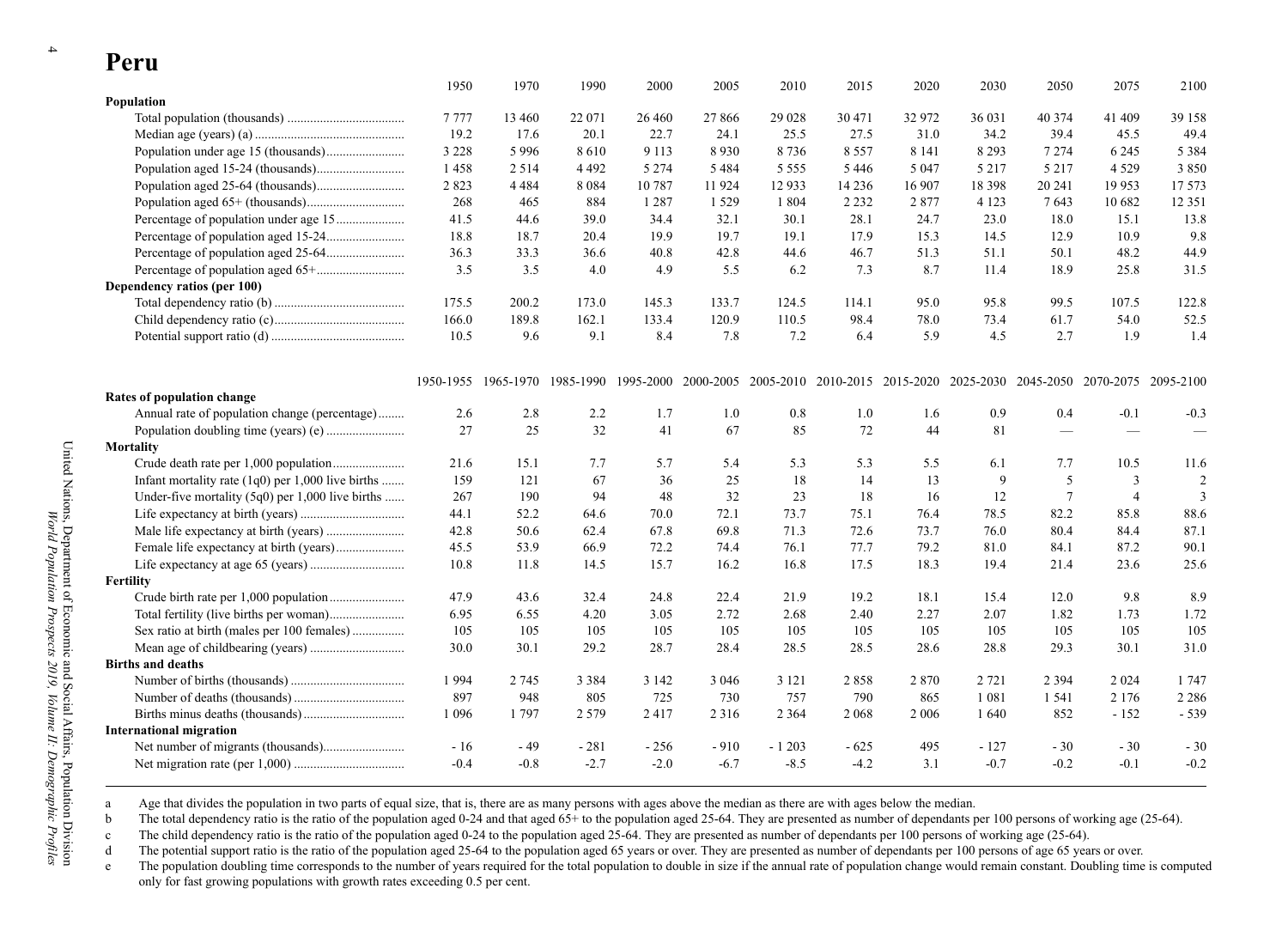# **Peru**

**Population:** Total population and distribution by age and sex estimated to be consistent with the population by age and sex of the (a) 1961, 1972, 1981, 1993, 2005, 2007, 2017 censuses; (b) adjusted censuses for underenumeration; (c) official estimates through 2018; and with estimates of the subsequent trends in fertility, mortality and international migration.

**Fertility:** Total fertility rate and age pattern of fertility based on: (a) registered births classified by age of mother and the underlying female population by age through 2017; (b) adjusted for underregistration; (c) birth-histories data from the 1986, 1991-1992, 1996, 2000, 2004, 2004-2006, 2007-2008, 2009, 2010, 2011, 2012, 2013 DHS; (d) births in the household in the preceding 12 (or 24) months classified by age of mother from the 1961, 1972, 1981, 1993, 2007, 2017 censuses and 1974-1976 EDN and 1977-1978 WFS and 1981 ENPA and 1999 ENAHO; (e) adjusted fertility using Brass P/F ratio method (or variants) with data on children ever born and births in the preceding 12 (or 24/36) months, both classified by age of mother, from the 1961, 1972, 1981, 1993, 2007, 2017 censuses and 1974-1976 EDN and 1977-1978 WFS and 1981 ENPA and 1999 ENAHO; (f) indirect estimates obtained from the application of the reverse survival method to the 1972, 1981 censuses; (g) indirect estimates obtained from the application of the own-children method of fertility estimation to the 1972 Census and 1974-1976 EDN; (h) International estimates considered up to 2017. In addition, the official estimates of age-specific fertility rates through 2017 have been considered.

**Child Mortality:** Under-five mortality based on: (a) registered infant and child deaths through 2015; (b) adjusted for underregistration; (c) direct estimates from births and deaths under-five calculated from full birth histories data from the 1986, 1991-1992, 1996, 2000, 2004-2006, 2007-2008, 2009, 2010, 2011, 2012, 2013, 2014, 2017 DHS; (d) indirect estimates from data on children ever born and surviving from the 1961, 1972, 1981, 1993, 2007, 2017 censuses and 1974-1976 EDN and 1977-1978 WFS and 1981 ENPA; (e) International estimates considered up to 2018.

**Overall Mortality:** Life expectancy at birth and age pattern of mortality based on: (a) registered deaths by age and sex available through 2014; (b) adjusted for underregistration; (c) adjusted for underreporting of infant and child deaths; (d) adult deaths adjusted for underregistration using the growth balance method; (e) mortality rates were extrapolated using projection methods; (f) International estimates considered up to 2017; (g) estimates of under-five, adult and old age mortality. In addition, the official estimates through 2007 have been considered.

**Adult and Old Age Mortality:** Estimates derived from: (a) deaths by age and sex available from Register through 2015; (b) adjusted for underregistration; (c) maternal orphanhood from the 1972, 1981 censuses and 1981 ENPA; (d) paternal orphanhood from the 1981 ENPA; (e) International estimates considered up to 2017. In addition, the (a) siblings deaths from the 1996, 2000, 2004, 2004-2005, 2004-2006, 2007-2008, 2009, 2010, 2011, 2012, 2013, 2014 DHS; (b) maternal orphanhood from the 1974-1976 EDN and 1977-1978 WFS and 1986 DHS and 1993 Census; (c) paternal orphanhood from the 1974-1976 EDN and 1977-1978 WFS and 1986 DHS; (d) indirect estimates of adult mortality based on widowhood data from the 1977-1978 WFS have been considered.

**Migration:** International migration based on: (a) information on foreign-born populations from censuses and registers from major countries of destination (Latin American countries, Spain and United States of America); (b) estimates derived as the differences between overall population growth and natural increase; (c) UNHCR statistics on the number of refugees in the main countries of asylum.